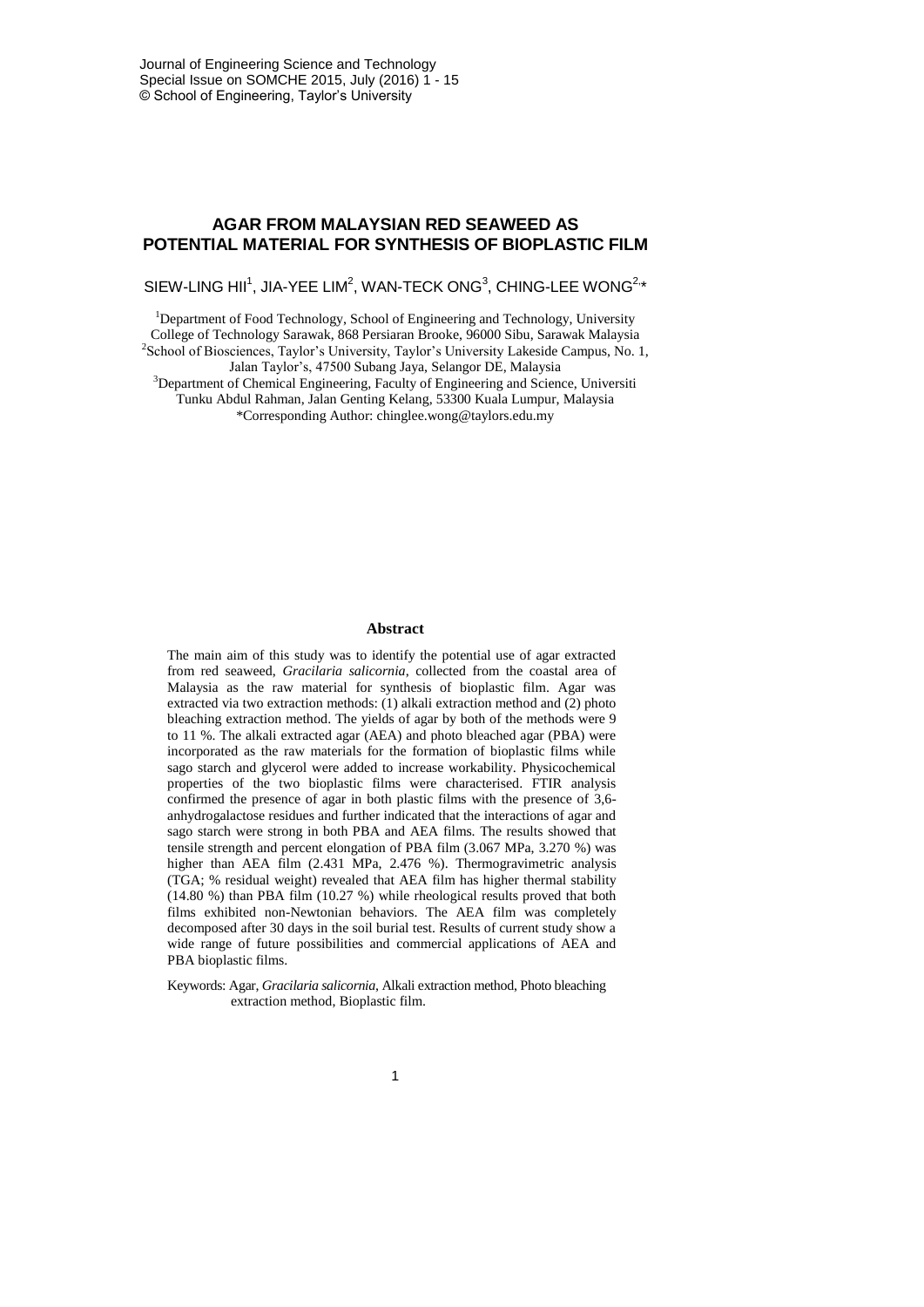| <b>Abbreviations</b> |                                     |  |  |
|----------------------|-------------------------------------|--|--|
| AEA                  | Alkali Extracted Agar               |  |  |
| Au/Pd                | Gold/Platinum                       |  |  |
| <b>FTIR</b>          | Fourier Transform Infrared          |  |  |
| <b>NaOH</b>          | Sodium Hydroxide                    |  |  |
| <b>PBA</b>           | Photo Bleached Agar                 |  |  |
| <b>SEM</b>           | <b>Scanning Electron Microscopy</b> |  |  |
| TGA                  | Thermogravimetric Analysis          |  |  |

## **1. Introduction**

Nowadays, due to the depletion of petroleum sources and environmental effects caused by the conventional plastics, bioplastics films are being studied extensively as an alternative to conventional plastics because of their excellent biodegradability, biocompatibility and edibility. There are a few criteria for the formation of such films whereby at least one film forming agent and plasticizer are to be added to a solvent to form a film forming solution [1]. Some of the popular films forming agents are starch and cellulose derivatives from plant sources, as well as alginate from seaweed sources [2-5]. Other polysaccharides from seaweed (macroalgae) sources such as agar and carrageenan are getting more attentions due to their ability to form edible films as well as the ability of macroalgae to grow in harsh conditions [6] and to be renewed annually.

Agar is a polysaccharide which can be easily found in some families of red seaweed (Rhodophyceae), generally Gracilariaceae and Gelidiaceae. It consists of two major components which are agarose and agaropectin [7]. It is also a hydrophilic colloid which has the capability of forming reversible gels by cooling it from a hot aqueous solution [8]. Agar is first used in the fields of food, biotechnology and pharmaceutical applications before being introduced as a raw material for production of bioplastic film formation. According to Phan et al. [9], agar-based films possess transparent, strong and flexible characteristics at low moisture content. In addition, it is heat-sealable which makes it a good application for food packaging industry.

Conventionally, native agar was extracted by leaching the red seaweed in hot water, filtering the extract, and followed by concentrating the extract using freezing and thawing processes to eliminate water. This extraction method can be easily used to extract agar from *Gelidium* species but not for agar with high gel strength like *Gracilaria* species [7]. Pretreatment procedures are thus needed to effectively extract the agar with higher gel strength with the formation of 3,6 anhydrogalactose bridge [10]. Bleaching process is also incorporated during agar extraction process in order to reduce the colour of agar. Current industrial practice uses chemical (sodium hypochlorite) for bleaching process and it gives off hazardous chlorine gas. Therefore, an eco-friendly technique that is known as photo bleaching process was introduced in the study of Li et al. [11]. Through this process, the coloured organic matters inside seaweed were subjected to photochemical degradation [12].

Agar can be extracted mainly from red seaweed families Gracilariaceae and Gelidiaceae. *Gracilaria* is the second largest genus of red seaweed and it is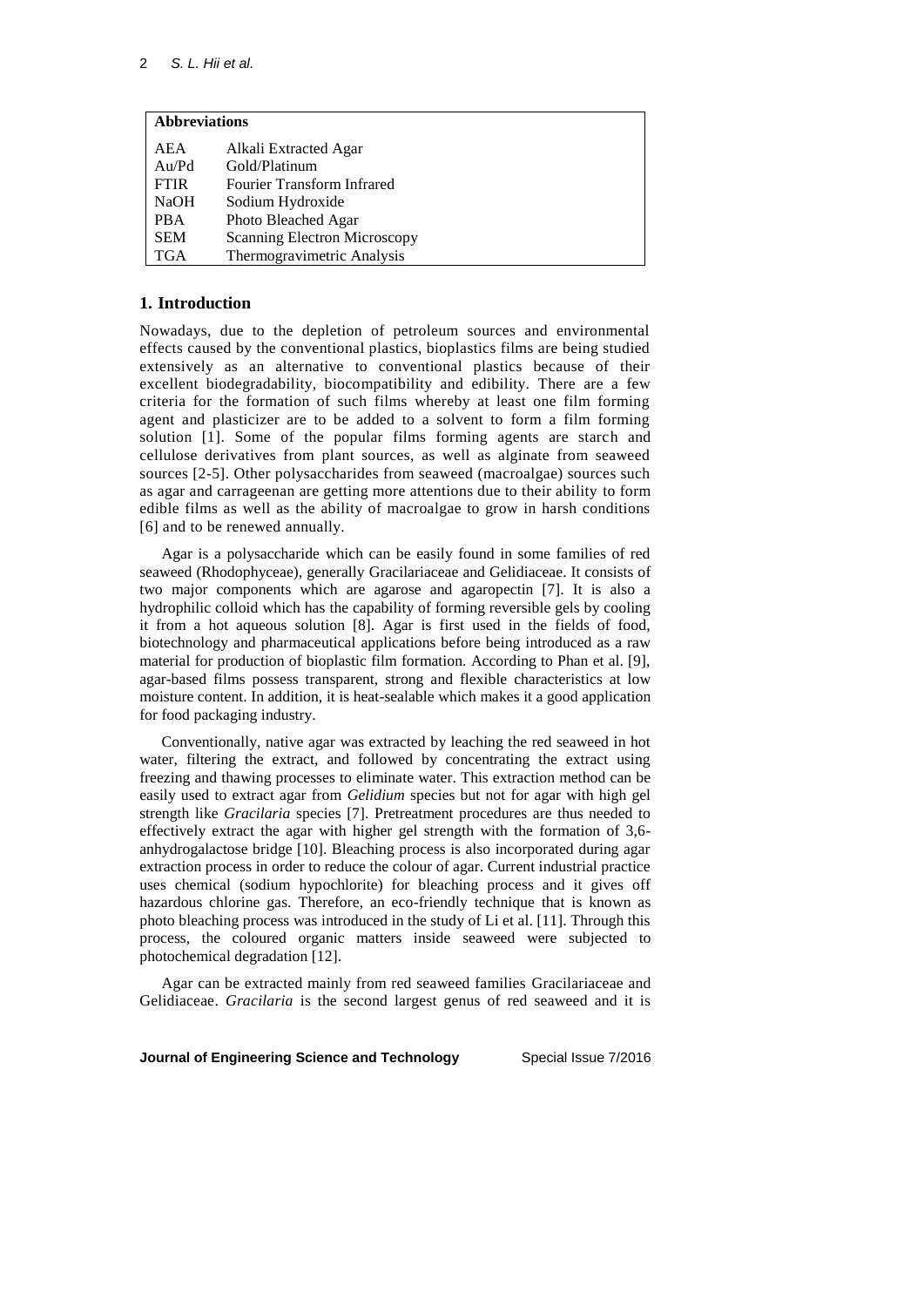comprised of more than 150 species distributed worldwide [13]. There are a total of 20 *Gracilaria* species in Malaysia and one of the most common species is *Gracilaria changii*, which grow abundantly in mangrove areas fringing the west coast of Peninsular Malaysia [14,15]. The demand for *Gracilaria changii*  is high because of their high gel strength, proteins, fatty acids and bioactive compounds which have wide applications for cosmetic, pharmaceutical and food industries [16]. However, as a result of pollution, introduction of alien species, climate change as well as over-harvesting, the supply of *Gracilaria changii* become limited. Therefore, it is necessary to explore the potential market of other *Gracilaria* species in Malaysia. In view of this, the objective of this study is to investigate the agar quality from indigenous red seaweed, *Gracilaria salicornia*, using both alkali extraction and photo bleaching extraction methods. The characteristics of bioplastic film produced using the extracted agar were determined.

# **2. Materials and Methods**

### **2.1. Seaweed sampling and preliminary treatment**

Specimens of red seaweed *G. salicornia* were collected at the beach of Port Dickson, Malaysia. The collected seaweed was cleaned with tap water for several times and dried at 60 ºC in an oven. The dried seaweed specimens were subjected to size reduction before stored in air-tight bags with silica gels.

## **2.2. Seaweed extraction method**

#### **2.2.1. Alkali treatment extraction**

Alkali treatment extraction method was carried out according to the method of Chirapart et al. [17] with minor modifications. Dried seaweeds (10 g) were treated with alkaline solution (500 mL of 5 %w/v NaOH) for 2 hours at 80 ºC. Following this, the alkali-treated sample was rinsed properly and placed in deionized water (room temperature). The pH of sample was adjusted to a range of 6.5 to 7.5. The sample was then heated at 120  $^{\circ}$ C for 2 hours. The filtrate of sample was left to cool to room temperature and frozen overnight to concentrate the agar gel. The frozen solidified agar was thawed and dried at 50 °C for 24 hours.

### **2.2.2. Photo bleaching extraction**

Photo bleaching extraction method was carried out according to the method of Li et al. [11] with minor modifications. The initial extraction method is similar with alkali treatment extraction method with additional photo bleaching process. After pH of the treated seaweed was adjusted to a range of 6.5 to 7.5, the seaweed samples were soaked in distilled water and left overnight under fluorescent lamp prior to photo bleaching process for 8 hours. Following this, the seaweed were rinsed and concentrated according to the process as described in the alkali treatment extraction method (Section 2.2.1).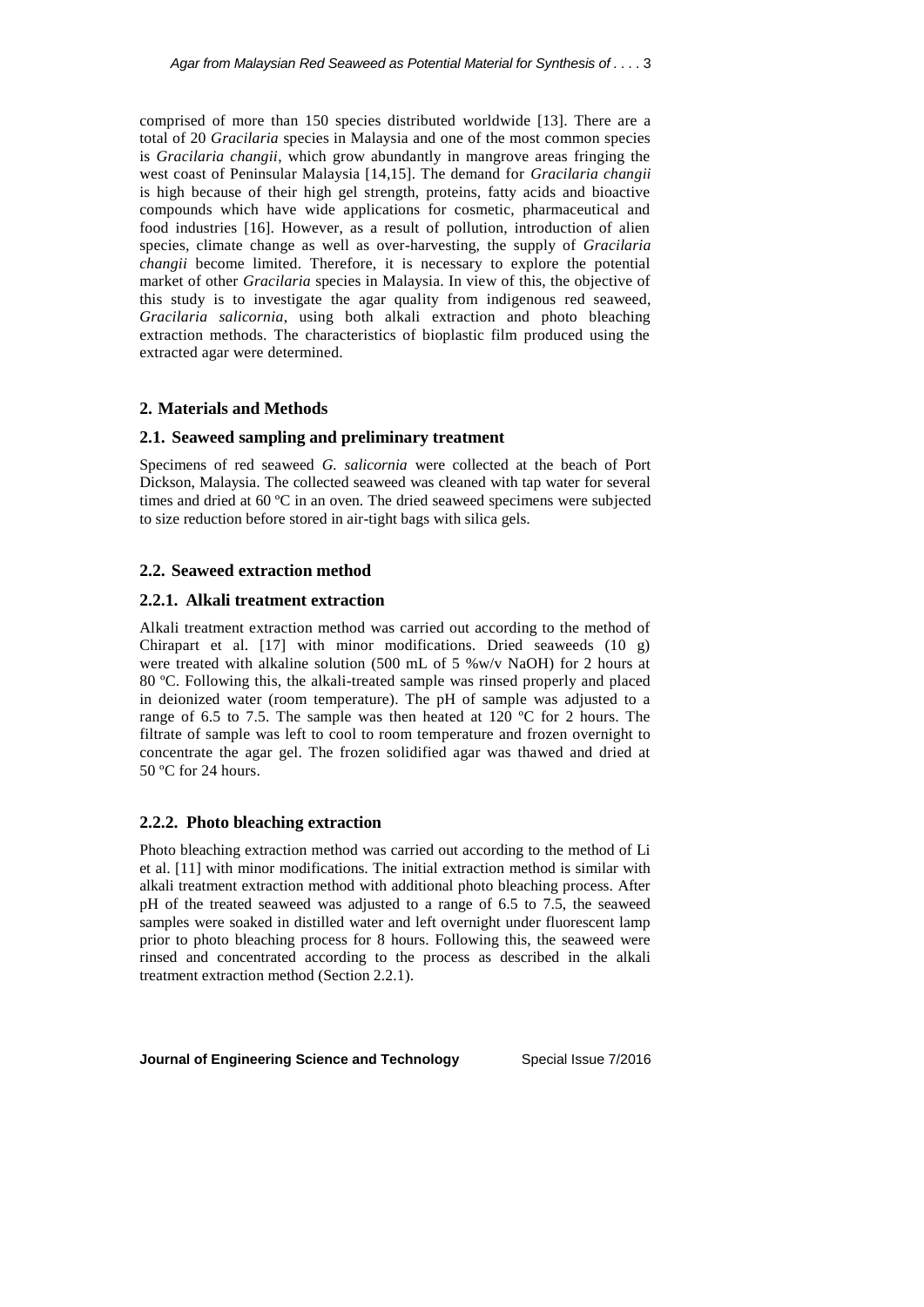# **2.2.3. Determination of agar yield**

The yield of agar was determined based on the initial dry weight of the seaweed and the final dry weight of the agar extracted, as shown in Equation 1.

Yield (%) 
$$
w/w
$$
) =  $\frac{dy$  weight of agar  
initial dry weight of seaweed × 100 % (1)

# **2.3. Preparation of bioplastic film**

Bioplastic films were prepared by film casting method. The alkali extracted agar (AEA) and photo bleached agar (PBA) were used as raw material for the formation of bioplastic film. Sago starch and plasticizer (glycerol) were incorporated into film-forming solution to increase workability. Sago starch (6.8 g) was first gelatinized and homogenized in 240 mL distilled water using overhead stirrer in water bath  $(\pm 90 \degree C)$ . Agar powder was then added to the homogenized starch solution. Glycerol was mixed to the film-forming solution and stirred for 5 minutes. The amount of dissolved components were added based on the formulation from Wu et al. [18] to ensure the surface of bioplastic film produced is clear, smooth, flexible and without any phase separation. Then, the film forming solution was casted on petri dish and dried at 50 ºC overnight.

# **2.4. Characterisation of bioplastic film**

# **2.4.1. FTIR spectroscopy**

The spectra of each casted film sample were recorded using FTIR spectrometer (Thermo Scientific Nicolet iS10). Each spectrum was the average of 32 scans acquired at  $2 \text{ cm}^{-1}$  resolution. Transmittance mode was used to determine peak base lines and heights. The peak heights were calculated and converted to absorbance.

# **2.4.2. Scanning electron microscopy (SEM)**

Scanning electron microscope (Hitachi S3400N, Japan) with energy dispersive Xray analysis (EDX) at 20 kV was used to obtain scanning electron micrographs and elemental composition of the bioplastic film samples. The bioplastic film samples were coated with Au/Pd up to 7 nm thick with high resolution sputtering instrument at a sputtering rate of 1.5 kV per minute. Then, cross sectional image of the samples were observed using x1000 and x5000 magnification.

# **2.4.3. Mechanical properties**

Tensile strength (TS, MPa) and elongation at break (%) of the bioplastic film samples were determined using tensile machine (Tinius Olsen H10KS Universal, USA). The samples were cut into dumb-bell shape and fixed to the tensile machine at both ends prior to the mechanical testing.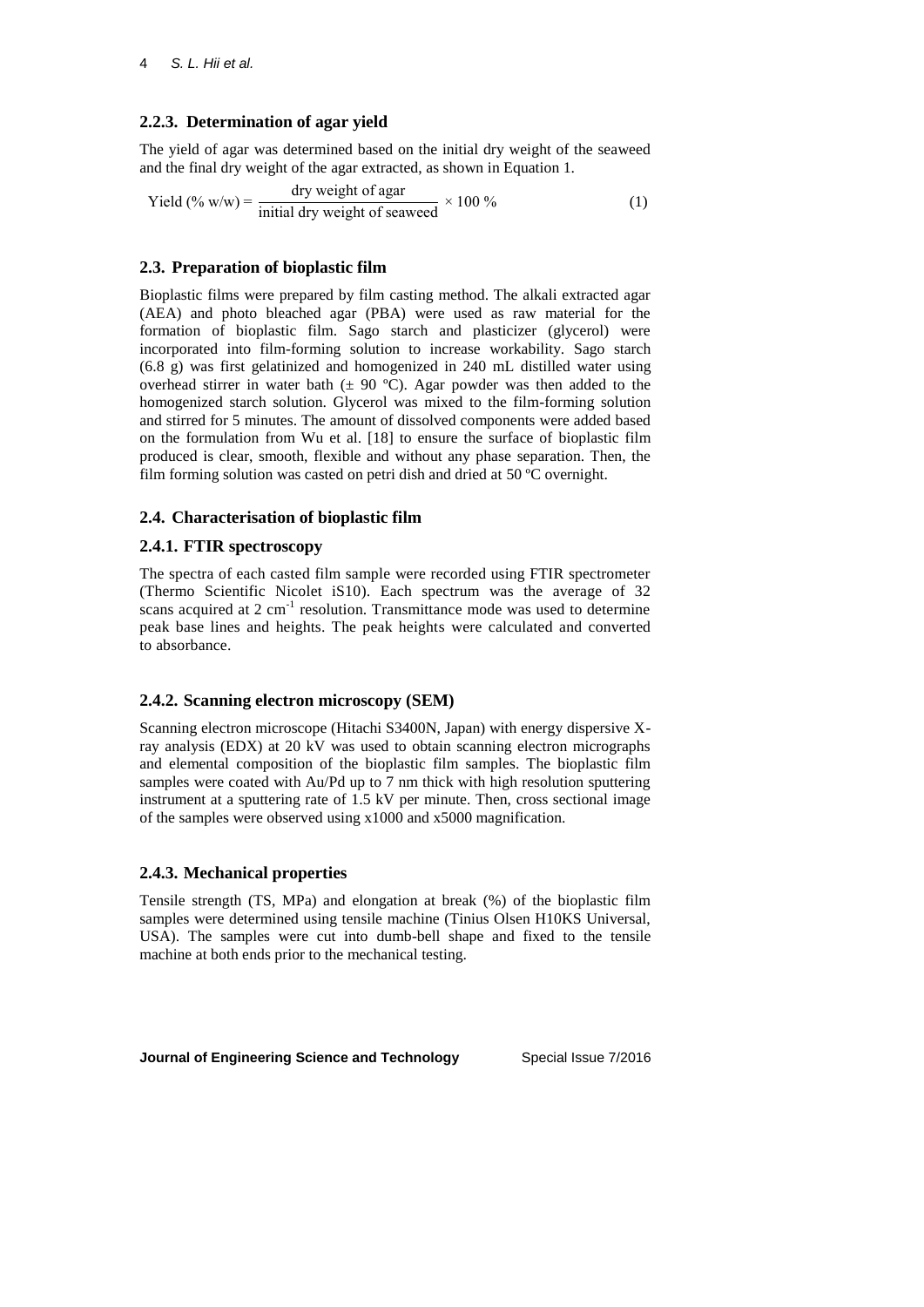#### **2.4.4. Thermogravimetric analysis (TGA)**

TGA was carried out using a thermogravimetric analyser (Mettler Toledo TGA-SD815a, Switzerland). The bioplastic film samples were cut into pieces (2.5 to 5 mg) and transferred to the sample holder. The testing temperature was from 30 to 800 ºC, with a ramp temperature of 20 ºC and nitrogen gas flow rate at 30 mL/min. Curves of weight loss of bioplastic film samples against temperature were plotted.

## **2.4.5. Rheological study**

Constant shear rate test and dynamic oscillation test were conducted on AEA and PBA films using rheometer (Anton Paar GmBH-MCR 301, Austria) equipped with a parallel plate with diameter of 0.5 mm and gap of 1 mm. Each sample of bioplastic film was placed onto the bottom plate which equilibrated to 25 ºC and pressed by the top plate. Constant shear rate test was carried out with shear rate at  $0.01$  s<sup>-1</sup> for duration of 477 s. Dynamic oscillation test was conducted in strain sweeping mode where strain amplitude was changed from 0.01 % to 100 % with the shear frequency of 1 Hz. G' (measure of elastic response) and G" (measure of viscous response) were monitored along the sweep amplitude test.

#### **2.4.6. Soil burial test**

Biodegradability of the bioplastic films were examined with soil burial test. The samples were buried in locations with different type of soils and left for 30 days. The initial weight  $(M_0)$  and the final weight  $(M_1)$  were recorded. The percentage of weight loss after 30 days is calculated by using Equation 3.

Weight loss 
$$
(\%) = \frac{M_0 - M_1}{M_0} \times 100 \%
$$
 (2)

### **3. Results and Discussions**

### **3.1. Physical appearance and yield of extracted agar**

In this study, the alkali extracted agar (AEA) was in watery-soft gel-like jelly which clumped together in the solution. Generally, agar from *Gracilaria* species is with lower quality because of their high sulphate concentrations [19]. Alkali treatment was used to improve the gel properties by desulphate the native agar and allow the L-galactose-6-sulfate moieties in agar backbone to convert to 3,6-anhydro-L-galactose and hence increase the gel strength of the extract [20]. The gelling behaviour of AEA in this study indicated that pre-treatment of seaweed using alkaline solution help to remove the sulphate groups such as 4-Omethyl-α-L-galactose and D-galactose-6-sulphate residues, thus improving the gelling ability [17].

As for the photo bleached agar, the colour of seaweed turned from yellowgreen (after alkali pretreatment) to pale yellowish after photo-bleaching process. The coloured organic matters which are normally found in *Gracilaria* species are phycoerythrobilin, chlorophyll  $\alpha$  and carotenoids. They are conjugated-double-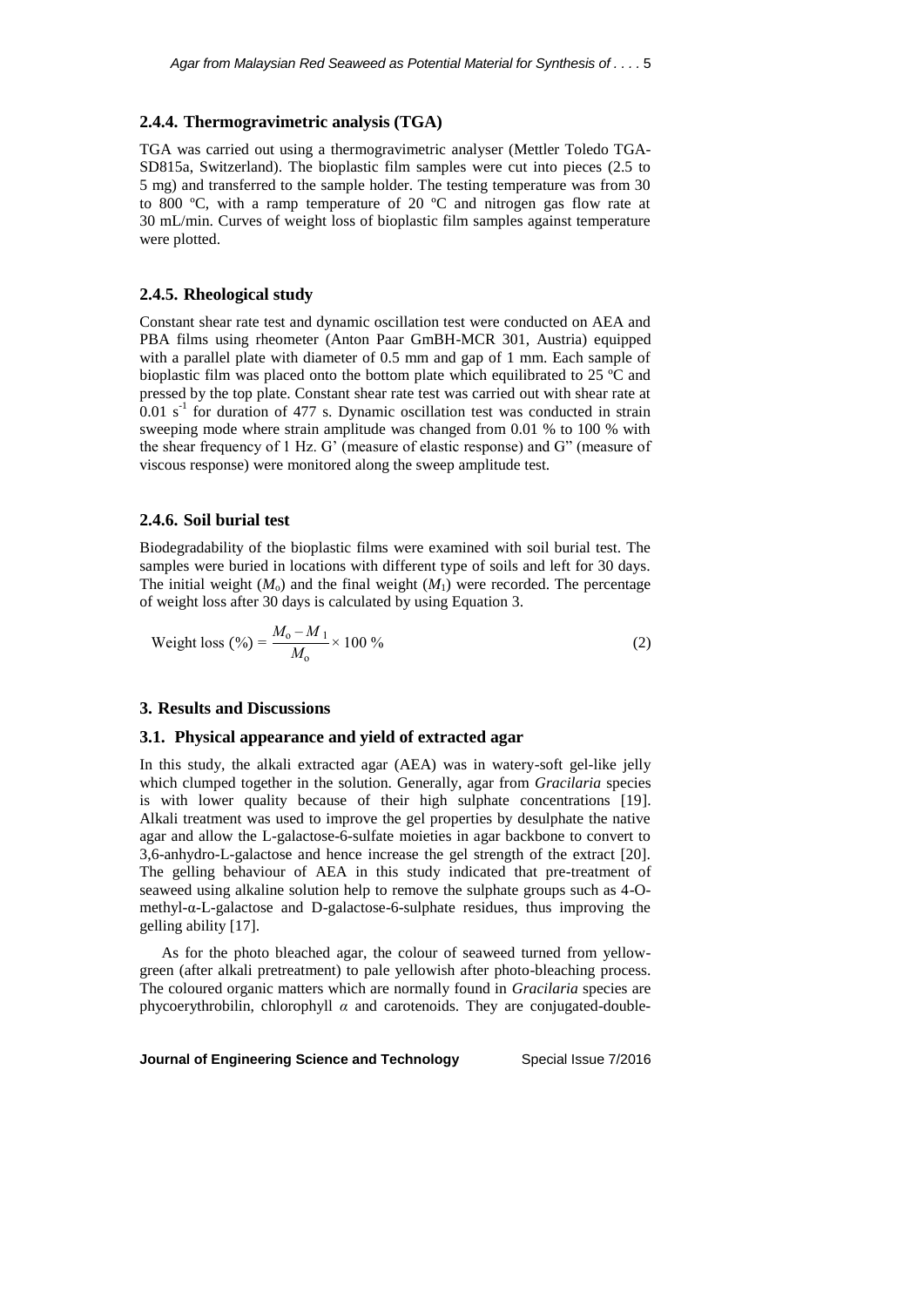bond chromogenic group and vulnerable to photochemical degradation. By exposing the seaweed to solar radiation, coloured organic matters are mineralised into carbon monoxide, carbon dioxide ammonium and other forms of dissolved organic carbon [21]. According to Li et al. [11], photo bleaching process helps to increase the total organic carbon of seaweed. In addition, the authors discovered that sulphate in the seaweed can be further eliminated by photolysis process. The sulphate content of seaweed decreased with the increase of gel strength which may be due to the reaction of sulphate with free radicals.

The yield of AEA (10.68 %  $\pm$  0.08) was slightly higher than the yield of PBA (9.83  $% \pm 0.03$ ). The agar yield from *G. salicornia* from both extraction methods in the present study are lower than those reported from various *Gracilaria* species [20, 22, 23]. Extraction temperature is one of the most important factors affecting the agar yield. Souza et al. [24] reported that higher yield of agar can be obtained with higher temperature. Other factors affecting the final agar yield are extraction time, environmental conditions, seasonal variations and physiological factors [25]. The low agar yield from present study might be caused by leaching of agar during the thawing-recovery process. Some agar might also lost during the washing and pre-treatment process [26].

# **3.2. Morphological properties of bioplastic film**

Massive amount of air bubbles trapped inside the bioplastic film formed using AEA (Fig. 1a) as compared to PBA (Fig. 1b). The surface of the AEA film is dry and uneven. Although the films are with air bubbles, but in general they are still rigid, soft and flexible. In an attempt to eliminate the air bubble trapped inside both of the bioplastic films, the hot film forming solution was degassed using a sonicator unit.



**(a) AEA bioplastic film (b) PBA bioplastic film**

**Fig. 1. Physical appearance of bioplastic film.**

SEM images of AEA and PBA bioplastic films were shown in Fig. 2. Both AEA and PBA bioplastic films were with air bubbles trapped in the film matrix, causing the structures for both of the films less dense and not homogeneous. Nonetheless, there was presence of continuous phase structure found in both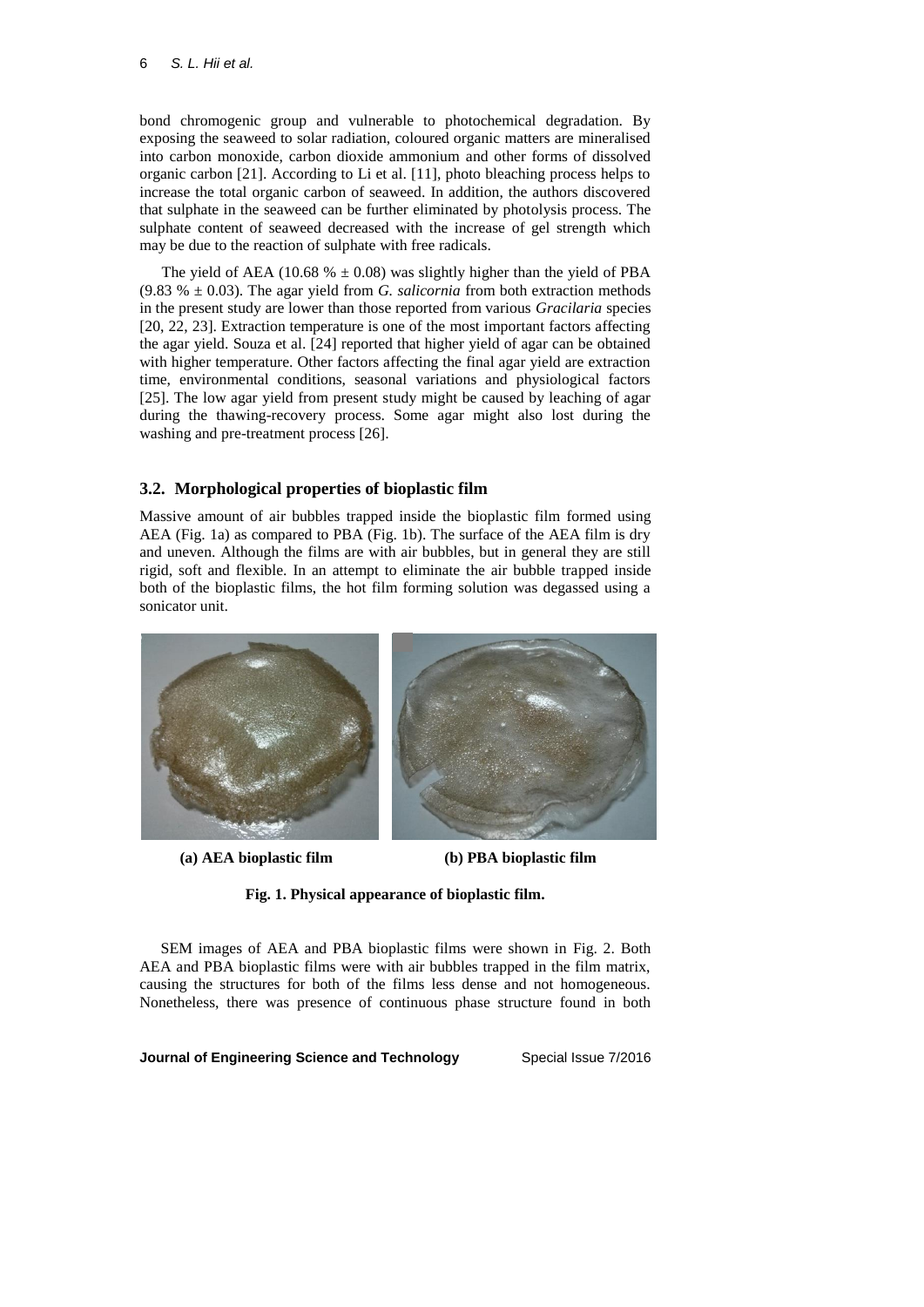films, indicating that the added glycerol was successfully incorporated into the polysaccharide chain interior and disrupted the intramolecular hydrogen bonds [27]. It was noticeable that more air bubbles were present in the AEA bioplastic film than PBA bioplastic film which will weaken the mechanical properties of AEA bioplastic film.



**(a) AEA bioplastic film (b) PBA bioplastic film**



## **3.3. FTIR spectroscopy of bioplastic film**

Figures 3 show the FTIR analysis of the AEA (Fig. 3a) and PBA film samples (Fig. 3b). FTIR absorbance bands of AEA and PBA bioplastic films at 3264.56  $cm^{-1}$  and 3274.23  $cm^{-1}$  is contributed to the complex vibrational stretches associated with intra, inter and free molecular hydroxyl group. The FTIR absorbance bands at  $2929.21 \text{ cm}^{-1}$  and  $2927.24 \text{ cm}^{-1}$  indicated the hydrogen atom stretches with the carbon on the methane ring. Stretching molecules of conjugated peptide bond by acetone and amine groups in both the bioplastic film is indicated with the presence of absorbance bands at  $1643.91 \text{ cm}^{-1}$  and  $1644.33 \text{ cm}^{-1}$  [18]. The properties of ester sulphate in both AEA and PBA bioplastic films is shown in the FTIR absorbance bands at  $1366.14 \text{ cm}^{-1}$  and  $1366.06 \text{ cm}^{-1}$ . FTIR absorbance bands of AEA and PBA bioplastic film range from  $926.75 \text{ cm}^{-1}$  to  $1150.15 \text{ cm}^{-1}$ , and  $926.80 \text{ cm}^{-1}$  to  $1149.65 \text{ cm}^{-1}$ , indicates the C-O bond stretching on anhydrogalactose ring, which is common in the structure of agar.

Any movement of FTIR spectra absorbance bands due to the addition of different component indicates distinctive chemical interaction occurred. Ma et al. [28] mentioned that the FTIR spectra with lower absorbance bands of similar component might be due to the intense interaction in the material. More intense chemical interaction is feasible as this indicates a better entanglement between agar, sago starch and glycerol.

By analysing Fig. 3, the chemical interactions between agar, sago starch and glycerol were found stronger in PBA bioplastic film as compared to AEA bioplastic film. This is proven by lower absorbance bands for most of the peaks of PBA bioplastic film spectrum.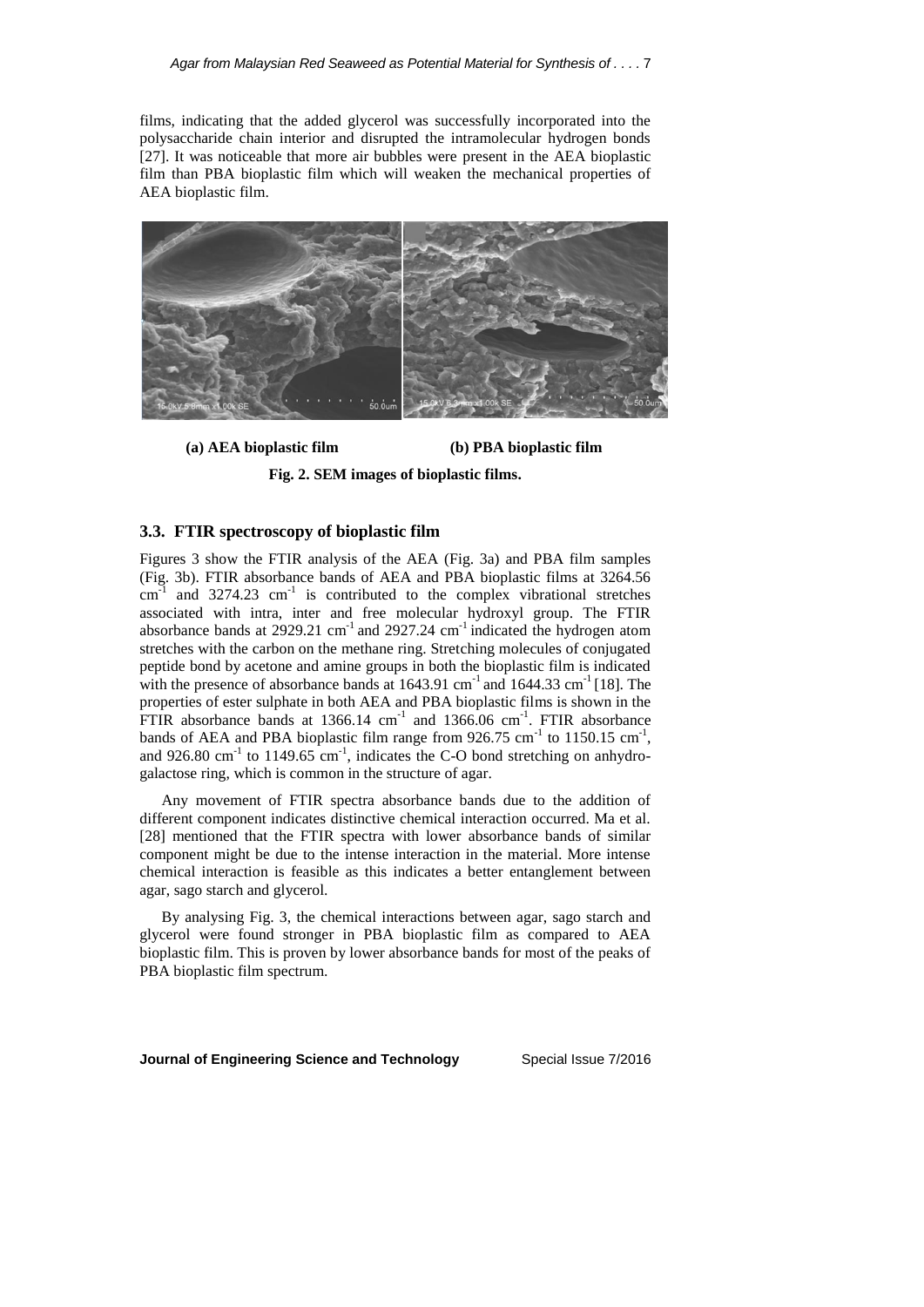

**Fig. 3. FTIR spectrum of bioplastic film: (a) AEA bioplastic film, (b) PBA bioplastic film.**

## **3.4. Mechanical properties of bioplastic film**

Table 1 presents the tensile strength and percent elongation of both AEA and PBA bioplastic films. PBA bioplastic film exhibited higher tensile strength and percent elongation than AEA bioplastic film, which further confirmed the stronger chemical interactions between agar, sago starch and glycerol in PBA bioplastic film.

There are several other factors affecting the difference in tensile strength and percent elongation value of plastic film such as the molecular weight, conformations, chemical structures and hydration behaviour. Temperature and relative humidity greatly affect the tensile strength and percent elongation of bioplastic film [29].

In the present study, the production of bioplastic films was with the addition of glycerol in the composites, which allowed the glycerol to enter the interior polysaccharides chain of the starch and agar. By this, the inter- or intra-molecular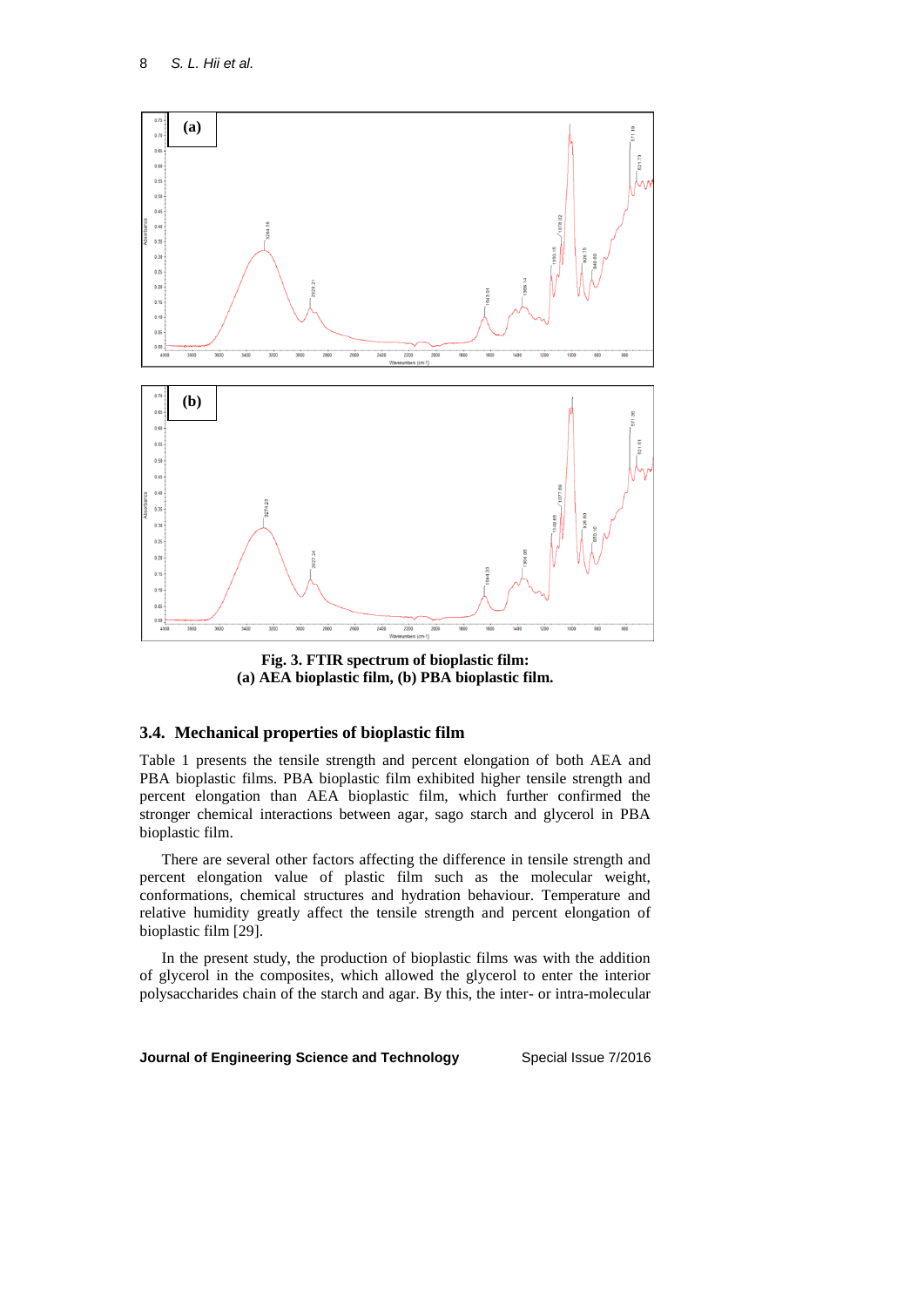hydrogen bonds were disrupted and plasticized films can be created in a continuous phase structure [27].

| <u>twere to themere our engine man perfective econgwerent of stoppmente mann</u> |                               |                    |  |  |  |
|----------------------------------------------------------------------------------|-------------------------------|--------------------|--|--|--|
| <b>Bioplastic Film</b>                                                           | <b>Tensile Strength (MPa)</b> | Elongation $(\% )$ |  |  |  |
| AEA                                                                              | 2.431                         | 2.476              |  |  |  |
| <b>PBA</b>                                                                       | 3.067                         | 3.270              |  |  |  |
|                                                                                  |                               |                    |  |  |  |

**Table 1. Tensile strength and percent elongation of bioplastic film.**

#### **3.5. Thermogravimetric analysis (TGA) of bioplastic film**

Thermogravimetric analysis was conducted to determine the effects of thermal stability of bioplastic films produced in the present study (Table 2). Both of the bioplastic films experienced weight loss in two distinctive steps. The first weightloss step occurred at temperature 187.91 ˚C and 191.76 ˚C for AEA bioplastic film (10.40 %) and PBA bioplastic film (9.19 %), respectively. The differences in temperature and weight loss were small. The first step of weight loss was mainly caused by the evaporation of moisture content of the bioplastic films and glycerol is known to be a hydrophilic substance that holds moisture [30].

**Table 2. TGA of bioplastic film in nitrogen environment.**

| <b>Bioplastic Film</b> | <b>Temperature</b> | Weight Loss $(\% )$ | <b>Residual Weight</b>       |
|------------------------|--------------------|---------------------|------------------------------|
|                        | Range $(°C)$       |                     | $\left( \frac{0}{0} \right)$ |
| <b>AEA</b>             | 26 to 188          | 10.40               | 89.61                        |
|                        | 188 to 466         | 74.84               | 14.80                        |
| <b>PBA</b>             | 26 to 192          | 9.19                | 90.80                        |
|                        | 192 to 506         | 80.52               | 10.27                        |

At second distinctive step, major weight loss occurred at 465.24 ºC and 505.67 ºC for AEA and PBA bioplastic film, respectively. PBA bioplastic film contributed to a higher percentage of weight loss at 80.52 % compared to AEA bioplastic film with weight loss of 74.84 %, respectively at higher temperature. This phenomenon might be due to the thermal decomposition of components that made up the bioplastic film. Glycerol decomposed at temperature around 260 ºC whereas the thermal decomposition of agar and starch are at temperature around 300 ºC [31].

From the thermogravimetric curve for both bioplastic films (Fig. 4), the steep weight loss (degradation temperature) for AEA bioplastic film was around 300 ºC and for PBA bioplastic film, around 285 ˚C. The weight loss rate slowly reduced after 350 ºC which further reconfirmed that most of the components in the bioplastic film had been decomposed within the reasonable range (thermal decomposition, glycerol = 260 °C, agar and starch = 300 °C). AEA bioplastic film showed higher thermal stability (14.80 %) as compared to PBA bioplastic film (10.27 %). Although PBA bioplastic film has better tensile strength and elongation compared to AEA bioplastic film, it does not attribute to better thermal stability. Thermal stability of bioplastic film depends on many factors such as the ability of the molecule to discharge cation and network structure of molecules. For example, higher degree of cross-linking in a certain composite contributed to stronger thermal stability [32].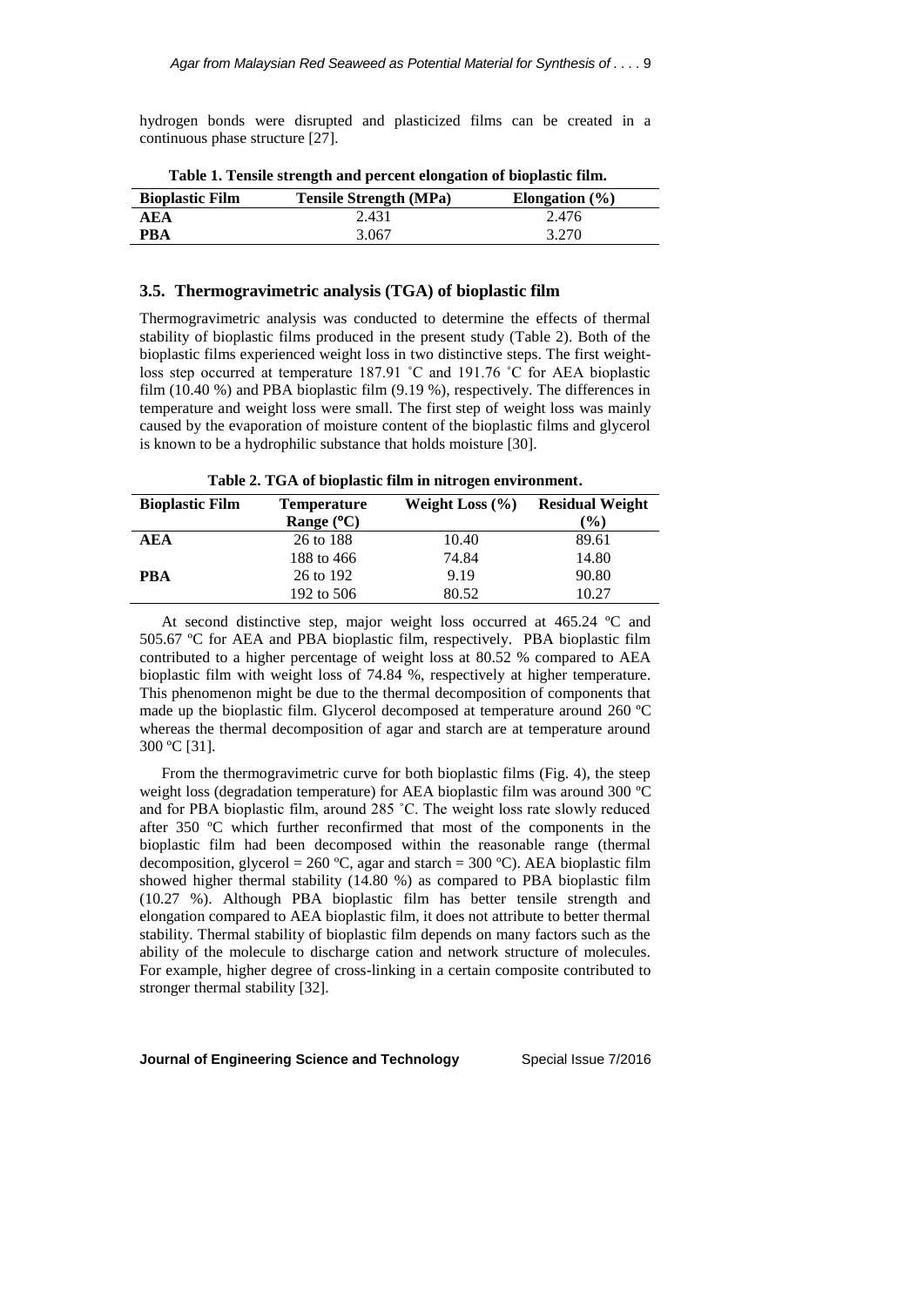

**Fig. 4. Thermogravimetric curve of bioplastic film: (a) AEA bioplastic film, (b) PBA bioplastic film.**

## **3.6. Rheological properties of bioplastic film**

The constant shear rate tests indicated that both of the bioplastic films are with non-Newtonian and shear thickening behaviour. This is because the ratio of shear stress to shear rate of the films were not constant and the viscosity varies with different shear stress [33]. Moreover, with increasing of shear stress, the viscosity for both of the films raised tremendously from 145 Ps.s at 1.48 Pa to 7740 Ps.s at 77.4 Pa (AEA bioplastic film) and from 102 Ps.s at 1.03 Pa to 2550 Ps.s at 25.5 Pa (PBA bioplastic film).

Figure 5 shows the amplitude sweep test which was conducted by applying the amplitude of deformation or amplitude of shear stress in an increasing order while maintaining constant frequency. From the strain region of 0.1 to 1 %, the G' and G" for both of the films were in a rather constant position, indicating that structure breakdown rate for both of the bioplastic blends were same as the structure rebuilding rate.

When the magnitude of strain proceed into the region of non-linear viscosity (strain region of 10 to 100 %), the modulus G' start to decrease all the way till the end while the modulus G" start to increase before decrease towards the end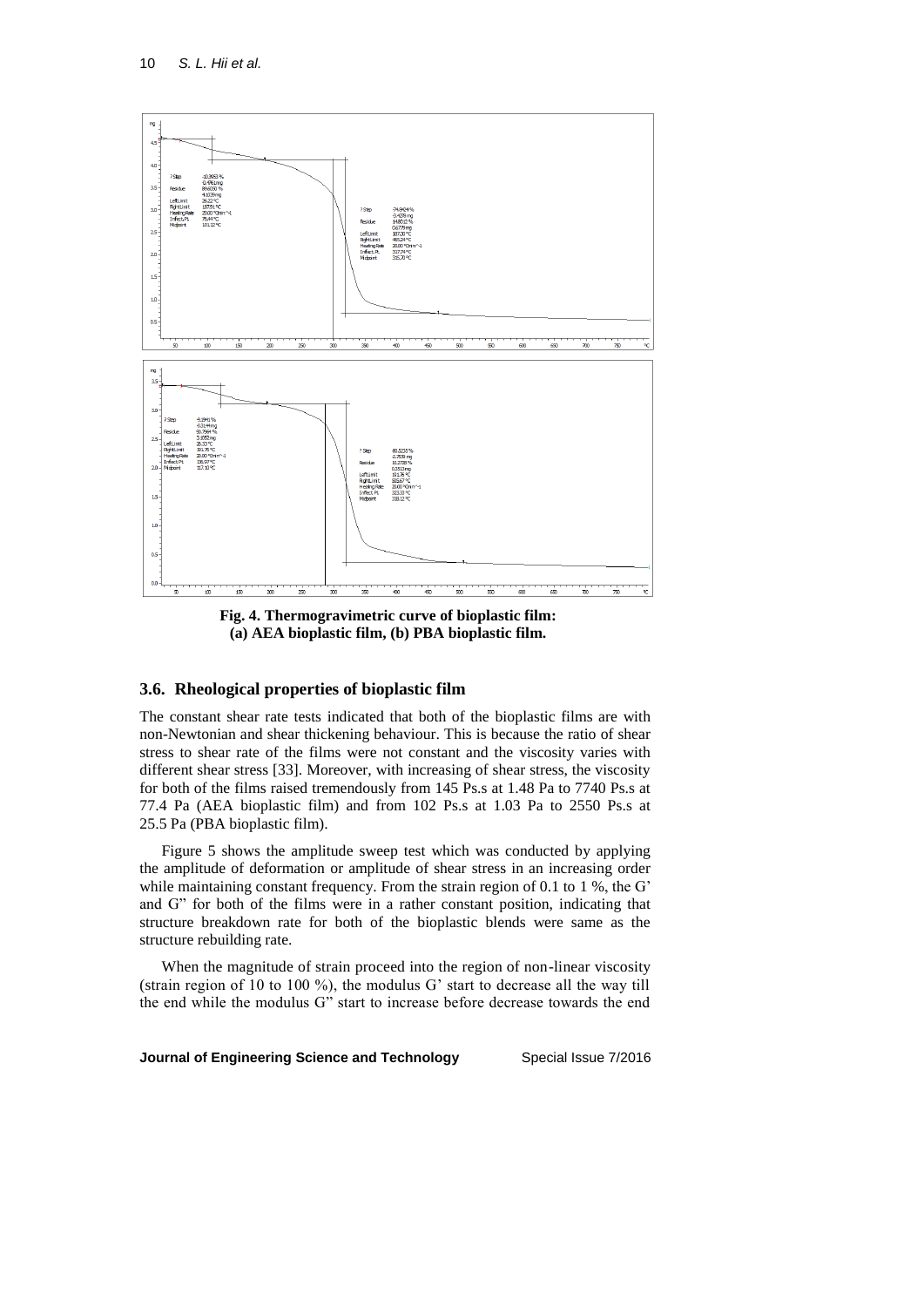of the process. This is phenomena of strain overshoot when the structure rearranges and thus provides resistance to large strain amplitude, which increase the value of G". The re-arranged structure is not able to withstand when the strain continues to increase. Thus, causing it to breakdown and the decrease of G" modulus at the end of the process. According to Hyun et al. [34], this type of shear flow behaviour is also known as the weak strain overshoot. Therefore, the bioplastic blends of AEA and PBA could be classified as weak gel system. Weak gels contain crosslink which is able to flow without fracture and have the ability to reform [35].



**Fig. 5. Graph of G' and G" of AEA bioplastic blend (■) and PBA bioplastic blend (●) against the strain.**

## **3.7. Soil burial test**

Soil burial test was carried out to determine the biodegradability of AEA and PBA bioplastic films in different type of soil condition. Biodegradability is known as the ability of polymer undergoes structural alteration and the scission of polymeric chains that affects by environmental factors and microorganism activities [36]. The percentage of weight loss of PBA bioplastic film was lower than AEA bioplastic film (Table 3). This might be due to the packed structure of PBA bioplastic film compared to AEA bioplastic film. More air bubbles were trapped in AEA bioplastic film as seen in the SEM image. Hence, the decreased in the dense structure of poly matrix of AEA bioplastic film and increased in the water absorption capability that promotes the growth of microorganisms.

Based on the results from the present study (Table 3), AEA bioplastic film was able to fully decompose after 30 days while for PBA bioplastic film, it was half decomposed. It was found that highest weight loss for bioplastic film was achieved at the burial location that was damp and shaded from sunlight although all the burial locations were having similar pH range of 6.9 to 8.3.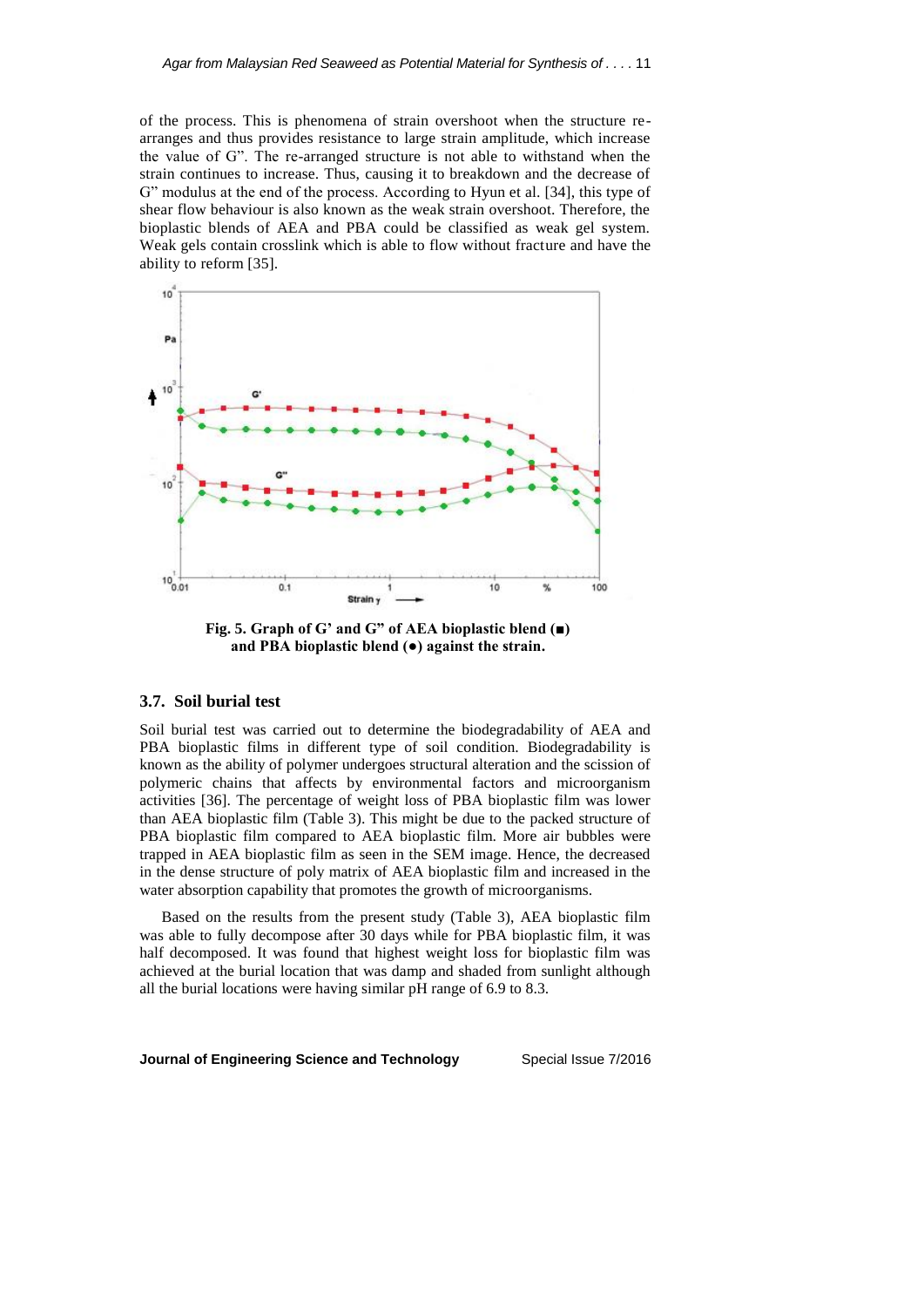Agar is known as sulphated polysaccharide which contains charged groups in their extended chains with properties of high hydrophilicity. Therefore, the presence of different extracted agar increased the hygroscopic characteristics of the bioplastic films and promotes the growth of microorganisms and hence the weight loss of the films. Besides, composite bioplastic films that contained starch speed up the degradation where it improved the porosity and also provided food source for the growth of microorganism. The promotion of the microorganism growth caused the bioplastic films to lose its structural integrity and facilitate the attack of polymeric matrix [37].

Addition of hydrophilic starch and glycerol in the composition film also improves the water absorption capability and hence increases the water activity of films and promotes the microorganism growth. Glycerol from the composite film passes through the cell membrane and metabolises by the microorganisms also enhanced the weight loss of bioplastic films [38].

| <b>Location</b>               | Weight loss $(\% )$   |                       |  |
|-------------------------------|-----------------------|-----------------------|--|
|                               | <b>AEA</b> bioplastic | <b>PBA</b> bioplastic |  |
|                               | film                  | film                  |  |
| <b>Location 1</b>             | 75.05                 | 25.78                 |  |
| (Dry; exposed to sun, near to |                       |                       |  |
| building)                     |                       |                       |  |
| <b>Location 2 (Shaded by</b>  | 99.29                 | 43.27                 |  |
| building; soil is damp)       |                       |                       |  |
| <b>Location 3</b>             | 61.51                 | 36.84                 |  |
| (Dry; exposed to sun; near to |                       |                       |  |
| shrubs)                       |                       |                       |  |

**Table 3. Percentage of weight loss of bioplastic film**

#### **4. Conclusions**

In the present study, agar extracted from different extraction technique were rigid, brittle with uneven surface and have an average yield of 9 to 11 %. FTIR spectra of AEA and PBA bioplastic films confirmed that there are chemical interactions between agar, sago starch and glycerol with PBA having the stronger interaction effects. The SEM images and mechanical tests further revealed the PBA bioplastic film is with better mechanical properties (higher tensile strength and percent elongation) which have denser and packed structure. The AEA bioplastic film exhibited excellent biodegrability with the highest weight loss of 99.29 % in comparison to PBA bioplastic films with 43.27 % weight loss within 30 days of soil burial test. TGA results indicated that thermal stability of AEA bioplastic film is better than PBA bioplastic film. Rheological analysis of the biopolymer blends showed that all the bioplastic blends produced are non-Newtonian fluid and thus performed like a weak gel system.

As conclusion, there are a lot of explorations and optimizations to be made to both of the bioplastic films but there is no doubt that agar extracted from *G. salicornia* are able to bring future potential to a wide range of bioplastic applications in the industry.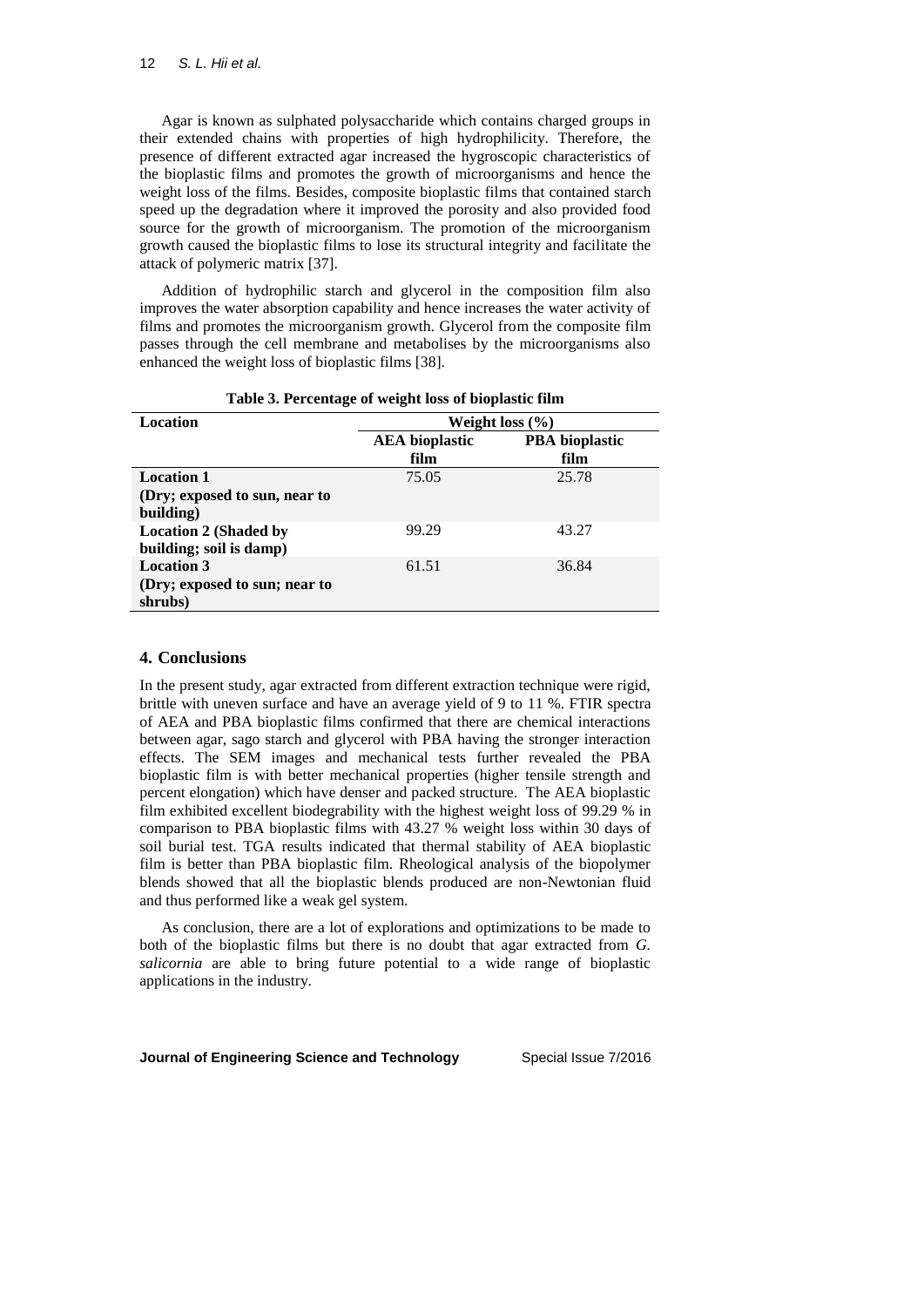## **Acknowledgement**

The authors would like to acknowledge the followings: Ministry of Education Malaysia (ERGS/1/2013/TK04/TAYLORS/02/01), Universiti Tunku Abdul Rahman (UTAR) and Taylor's University (TU) for funding and technical support.

## **References**

- 1. Fazilah, A.; Maizura, M.; Abd Karim, A.; Bhupinder, K.; Rajeev, B.; Uthumporn, U.; and Chew, S.H. (2011). Physical and mechanical properties of sago starch – alginate films incorporated with calcium chloride. *International Food Research Journal*, 18(3), 1027-1033.
- 2. Al-Hassan, A.A.; and Norziah, M.H. (2012). Starch-gelatin edible films: Water vapor permeability and mechanical properties as affected by plasticizers. *Food Hydrocolloids*, 26, 108-117.
- 3. Fakhoury, F.M.; Martelli, S.M.; Bertan, L.C.; Yamashita, F.; Mei, L.H.I.; and Queiroz, F.P.C. (2012). Edible films made from blends of manioc starch and gelatin - Influence of different types of plasticizer and different levels of macromolecules on their properties. *LWT - Food Science and Technology*, 49, 149-154.
- 4. Galus, S.; and Lenart, A. (2013). Development and characterization of composite edible films based on sodium alginate and pectin. *Journal of Food Engineering*, 115, 459-465.
- 5. Paula, G.A.; Benevides, N.M.B.; Cunha, A.P.; de Oliveira, A.V.; Pinto, A.M.B.; Morais, J.P.S.; and Azeredo, H.M.C. (2015). Development and characterization of edible films from mixtures of *k*-carrageenan, *i*carrageenan, and alginate. *Food Hydrocolloids*, 47, 140-145.
- 6. Daroch, M.; Geng, S.; and Wang, G. (2013). Recent advances in liquid biofuel production from algal feedstocks. *Applied Energy*, 102, 1371-1381.
- 7. Arvizu-Higuera, D.L.; Rodriguez-Montesinos, Y.E.; Murillo-Alvarez, J.I.; Munoz-Ochoa, M.; and Hernandez-Carmola, G. (2008). Effect of alkali treatment time and extraction time on agar from *Gracilaria vermiculophylla*. *Journal of Applied Phycology*, 20, 515-519.
- 8. Guerrero, P.; Etxabide, A.; Leceta, I.; Penalba, M.; and Caba, K.D.L. (2014). Extraction of agar from *Gelidium sesquipedale* (Rhodophyta) and surface characterization of agar based films. *Carbohydrate Polymers*, 99, 491-498.
- 9. Phan, D.; Debeaufort, F.; Voilley, A.; and Luu, D. (2009). Biopolymer interactions affect the functional properties of edible films based on agar, cassava starch and arabinoxylan blends. *Journal of Food Engineering*, 90, 548-558.
- 10. Freile-Pelegrin, Y.; and Robledo, D. (1997). Effect of season on the agar content and chemical characteristics of *Gracilaria cornea* from Yucatan, Mexico. *Botanica Marina*, 40, 285-290.
- 11. Li, H.; Yu, X.; Jin, Y.; Zhang, W.; and Liu, Y. (2008). Development of an eco-friendly agar extraction technique from the red seaweed *Gracilaria lemaneiformis*. *Bioresource Technology*, 99, 3301-3305.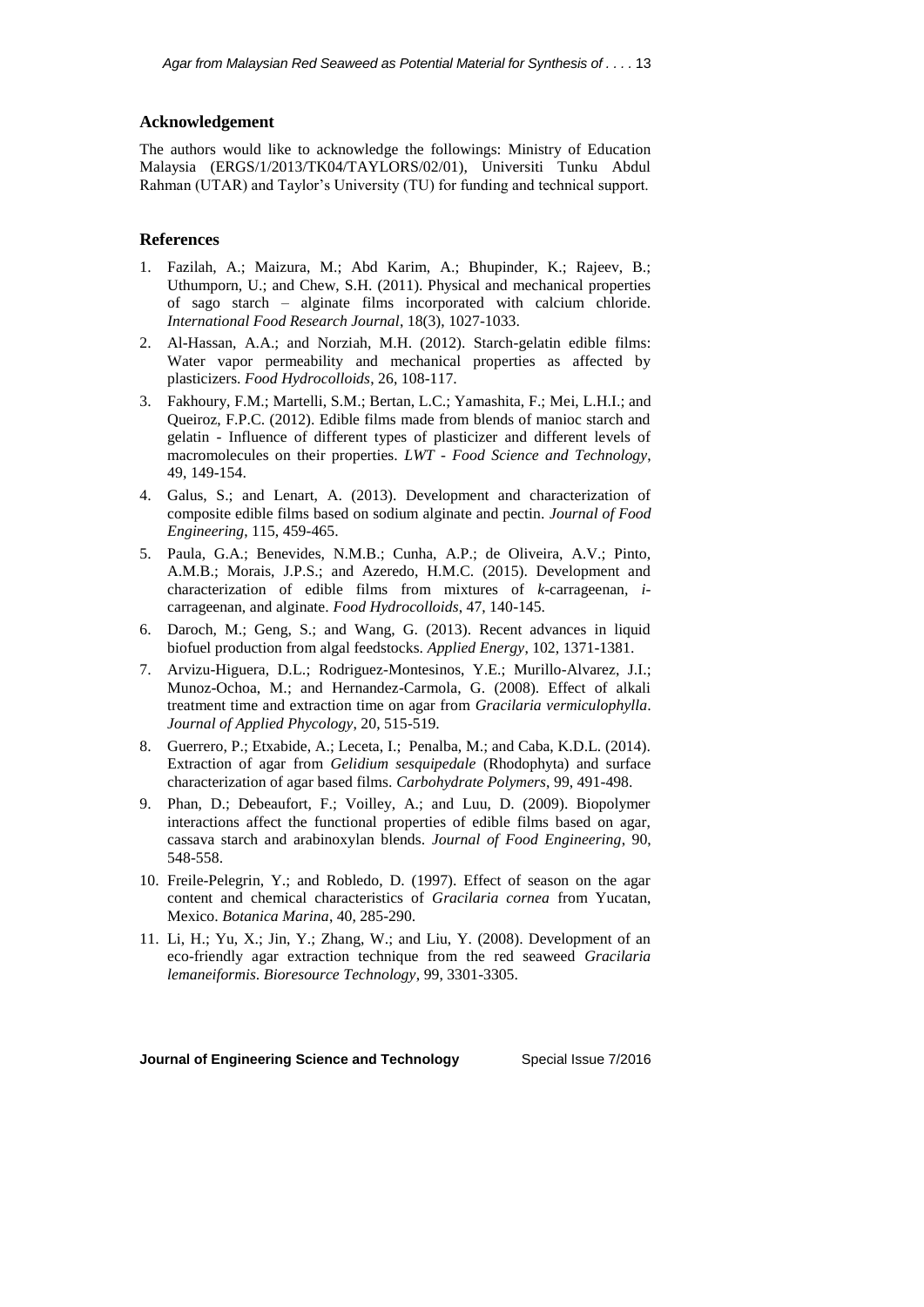- 12. Wetzel, R.G.; Hatcher, P.G.; and Bianchi, T.S. (1995). Natural photolysis by ultraviolet irradiance of recalcitrant dissolved organic matter to simple substrate for rapid bacterial metabolism. *Limnology Ocenography*, 40, 1369-1380.
- 13. Brodie, J.; and Zuccarello, G.C. (2007). Systematics of the species-rich algae: red algal classification, phylogeny and speciation. In T.R. Hodkinson and J.A.N. Parnell, eds. *Reconstructing the Tree of Life: Taxonomy and Systematics of Species Rich Taxa*, Boca Raton, CRC Press, 323-326.
- 14. Lim, P.E.; and Phang, S.M. (2004). *Gracilaria* species (Gracilariales, Rhodophyta) of Malaysia including two new records. *Malaysian Journal of Science*, 23(2), 71-80.
- 15. Phang, S.M.; Noraishah, H.; and Sasekumar, A. (1996). Studies on *Gracilaria changii* (Glacilariales, Rhodophyta) from Malaysian mangroves. *Hydrobiologia*, 326, 347-352.
- 16. Chu, W.L.; Norazmi, M.; and Phang, S.M. (2003). Fatty acid composition of some Malaysian seaweeds. *Malaysian Journal of Science*, 22(2), 21-27.
- 17. Chirapart, A.; Katou, Y.; Ukeda, H.; Sawamura, M.; and Kusunose, H. (1995). Physical and chemical properties of agar from a new member of *Gracilaria*, *G. lemaneiformis* (Glacilariales, Rhodophyta) in Japan. *Fisheries Science*, 61(3), 450-454.
- 18. Wu, Y.; Geng, F.; Chang, P.R.; Yu, J.; and Ma, X. (2009). Effect of agar on the microstructure and performance of potato starch film. *Carbohydrate Polymers*, 76, 299-304.
- 19. Kumar, V.; and Fotedar, R. (2009). Agar extraction process for *Gracilaria cliftonii*. *Carbohydrate Polymers*, 78, 813-819.
- 20. Freile-Pelegrin, Y.; and Murano, E. (2005). Agars from three species of *Gracilaria* (Rhodophyta) from Yucatan Peninsular. *Bioresource Technology*, 96(3), 295-302.
- 21. Miller, W.L.; and Zepp, R.G. (1995). Photochemical production of dissolved inorganic carbon from terrestrial organic matter-significance to the oceanic organiccarbon cycle. *Geophysical Research Letters*, 22, 417-420.
- 22. Marinho-Soriano, E. (2001). Agar polysaccharides from *Gracilaria* species (Rhodophyta, Glacilariaceae). *Journal of Biotechnology*, 89, 81-84.
- 23. Marinho-Soriano, E.; Silva, T.S.F.; and Moreira, W.S.C. (2001). Seasonal variation in the biomass and agar yield from *Gracilaria cervicornis* and *Hydropuntia cornea* from Brazil. *Bioresource Technology*, 77, 115-120.
- 24. Souza, B.W.S.; Cerqueira, M.A.; Bourbon, A.I.; Pinheiro, A.C.; Martins, J.T.; Teixeira, J.A.; Coimbra, M.A.; and Vicente, A.A. (2012). Chemical characterization and antioxidant activity of sulfated polysaccharide from the red seaweed *Gracilaria birdiae*. *Food Hydrocolloids*, 27, 287-292.
- 25. Armis, R. (1995). World-wide use and importance of *Gracilaria*. *Journal of Applied Phycology*, 7, 231-243.
- 26. Villanueva, R.D.; Souza, A.M.M.; Goncalves, M.P.; Nilsson, M.; and Hilliou, L. (2009). Production and properties of agar from the invasive marine alga, *Gracilaria vermiculophylla* (Gracilariales, Rhodophyta). *Journal of Applied Phycology*, 22, 211-220.